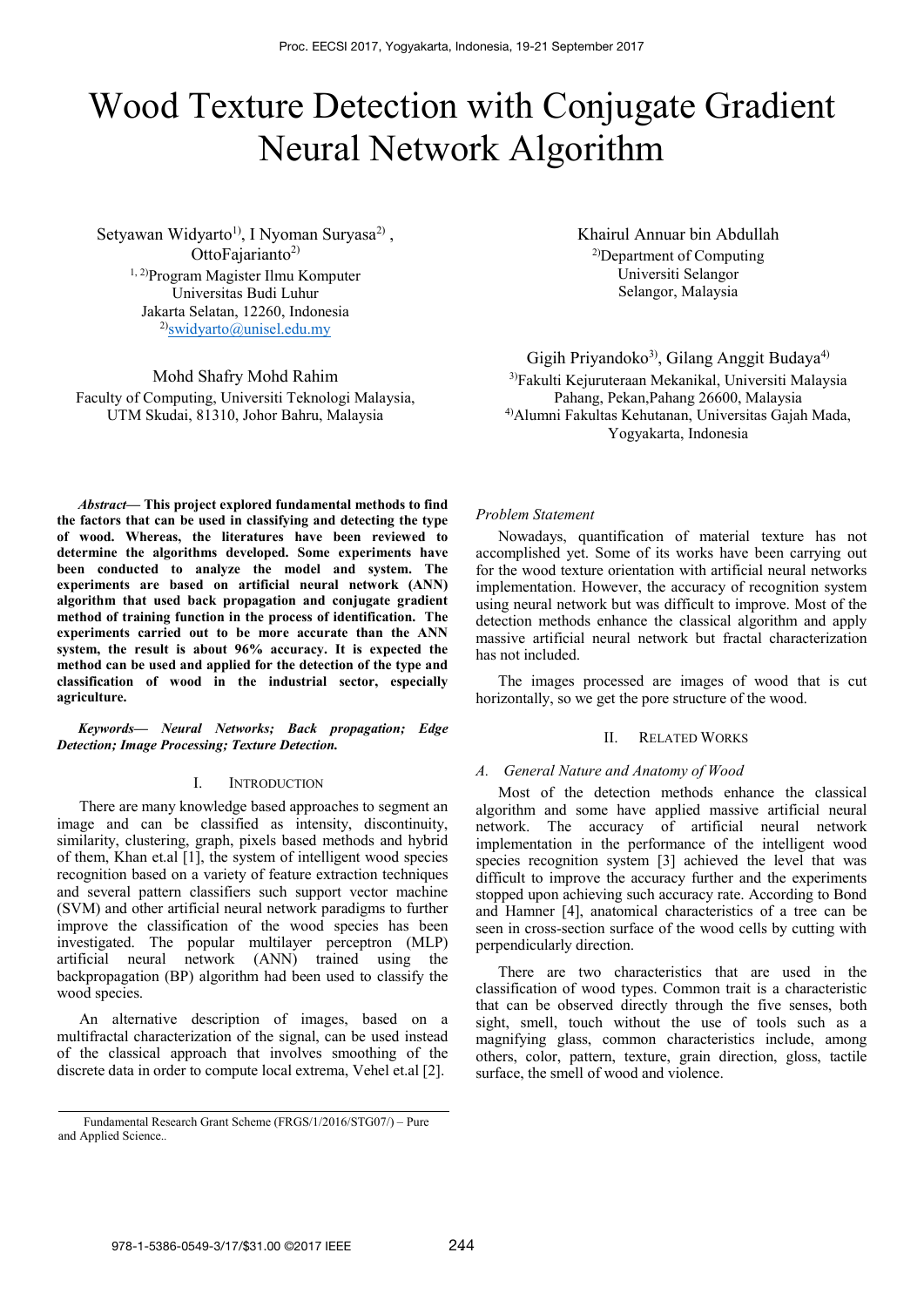The hallmark anatomical features that include composition, shape, and size of the cells or tissue constituent that can only be seen with the help of tools such as microscopes and magnifying glass.

Bond and Hammer perform classification of wooden surfaces into three categories geometric reference plane, the cross section, radial section, and tangential section as shown in the figure below [1]:



Fig. 1. Cross section wood surface (Courtesy: Bond B. and Hamner P, 2002)

#### *B. Artificial Neural Network (ANN)*

Artificial Neural Network (ANN) is a method of computing systems that mimic biological neural networks. This method uses a non-linear element calculation base called neurons that are organized as a network of interconnected, so similar to human nerve tissue. ANN was created to solve a specific problem such as the imposition of a pattern or a classification for the learning process.

Artificial neural networks, like humans, learn from an example because it has characteristics that can adaptively learn from previous data and recognize patterns of data that is always changing. In addition, the artificial neural network is a system that is not programmed, meaning that all outputs or conclusions drawn by the network based on his experience during the process of learning / training.

It is to be achieved by training artificial neural networks is to achieve a balance between the ability of memorizing the Neural Network capabilities to take back perfectly a pattern that has been studied and the generalization ability of Artificial Neural Network to produce the usual response is received on the input patterns similar (but not identical) to the patterns that have previously been studied.

Artificial neural networks have been implemented in wood recognition system using neural network [5], in wooden surfaces classification with modular structure of neural networks using PLC Industrial Implementation [6], low-cost wood species classification and identification system [7] but fractal characterization has not included.

This is very useful if at some time in the Artificial Neural Network fed new information that has not been studied, then the neural network will still be able to give a good response, providing the closest output.

Generally, Neural Network has four main components and will determine the characteristics of artificial neural networks, namely:

#### *1) Neurons*

Neuron is a processing unit that became the basis of information in the operation of artificial neural networks. Neurons work by impulses or signals given in the neurons. Neurons will transform information (input) signals passing between neurons transmitted through the liaison. Connections between neurons pick weights that store information on a particular value. Number, structure and pattern of relationships between these neurons will define the network architecture (network model which is formed). Ultimately, they will form a pattern of relationships between neurons (Architecture Network) that is a place of information processors.

#### *2) Layer*

Layer refers to a layer in the network. ANN structure used in this study is one input layer, one hidden layer with 10 neurons and one output layer.

#### *3) Weight*

Each connection has a weight liaison between corresponding layers [8]. The connector has a different weight, the weight of which will amplify a signal is positive and negative weight is to weaken many signals. There are various methods for determining the connection weights (called methods of training / learning / algorithms).

Training method used in this project is a method of propagation. In the methods of propagation, there are several algorithms to optimize the method of propagation. A method of conjugate training algorithm **backpropagation gradient with fletcher-reeves** (*traincgf* in MATLAB®).

#### *4) Activation Function*

Each neuron activation function will apply the weighted sum of signals coming to him to determine the output signals. Activation function used in this study is the binary sigmoid activation function (*logsig* in MATLAB®). This is preferred because the function has a range of outputs 0-1 logsig, this can be seen in the characteristic curves for logsig function. Logsig function selection which has a range of output values 0-1 as the target output value is also 0 and 1. The following figure shows the characteristic curves for the binary sigmoid function.



Fig. 2. Binary Sigmoid Curve *(Source: MATLAB® Documentation)*

Constituent layers of artificial neural networks can be divided into three, namely:

*a) Input layer*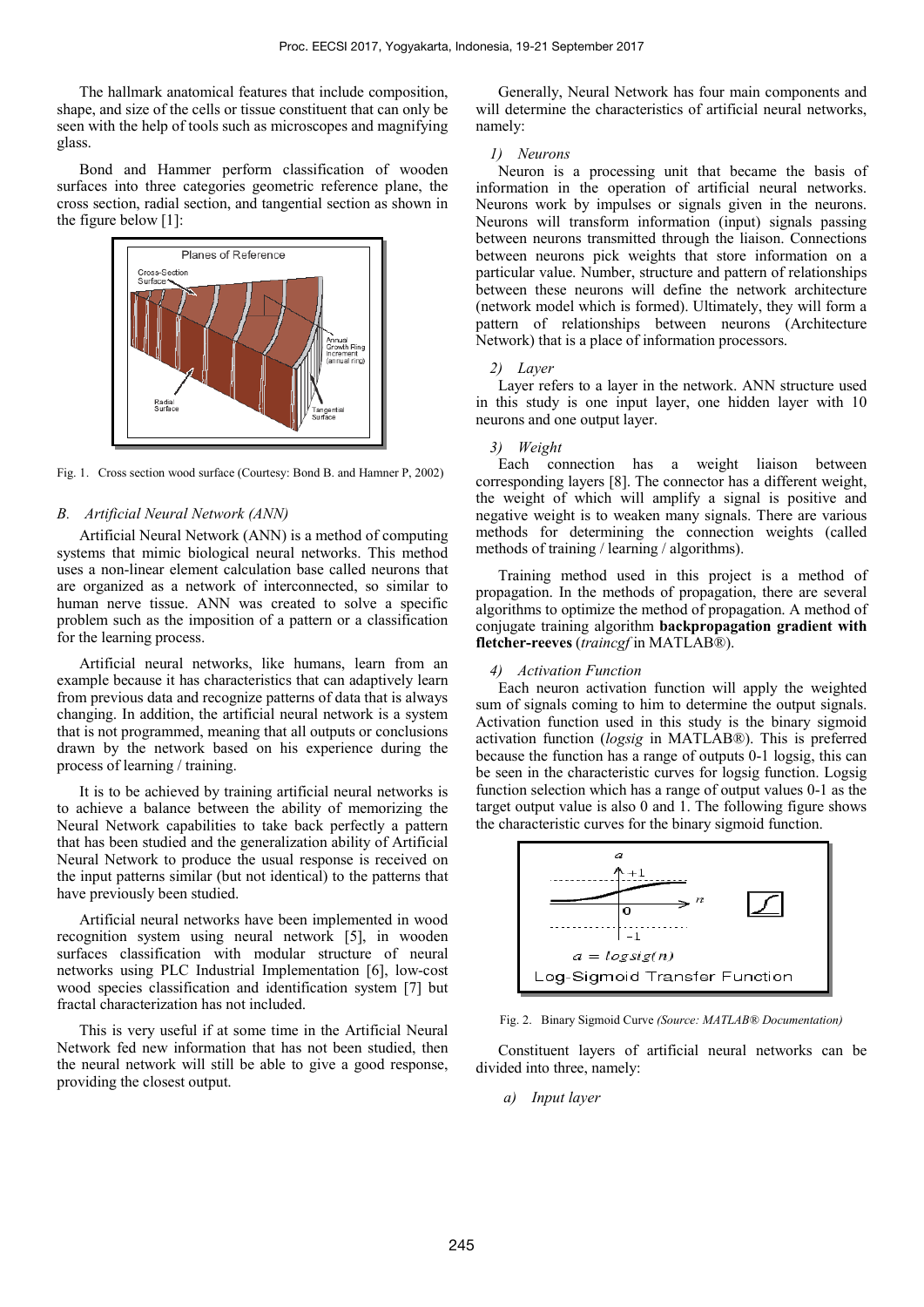The units in the input layer are called input units and input units that receive data from the external. Meanwhile input patterns describe the problem.

## *b) Hidden layer*

The units in the hidden layer are called hidden units, where the output cannot be directly observed.

## *c) Output layer*

The units in the output layer are called output units. The output of this layer is a neural network solution to a problem. Figure below shows the representation of artificial neural system consisting of 3 layers: one input layer, one hidden layer and one output layer.

The Figure below shows the representation of artificial neural system consisting of 3 layers: one input layer, one hidden layer and one output layer.



Fig. 3. Multilayers Neural Network Architecture

Some advantages of ANN are:

- 1. The ability to acquire knowledge even in conditions of no disturbances or uncertainties. This is because the neural network capable of generalization, abstraction and extraction of the statistical properties of the data.
- 2. Ability of representing knowledge, a flexible artificial neural network to create its own representation through self-regulation or the ability to learn (self-organizing).
- 3. Ability to tolerate or a distortion, in which small perturbations in the data can be considered only as a mere shock.
- 4. The ability to efficiently process knowledge for wearing a parallel system, so that the time required for the operation becomes shorter.

## **4. SYSTEM OVERVIEW**

The methodology used in the whole project can be grouped in three main concerns but this paper expose on neural networks implementation. *The first* is classical image processing as conducted for texture identification and recognition [9, 10]. *The second* is neural networks implementation in the wood identification and species recognition that have been initiated and discussed in this paper. *The third* will be enhanced with fractal fundamental in image segmentation inclusion. The research is still running and will end in 2018. Fractal dimension is an efficient and effective way to deal with texture, since different fractal methods lead to high classification as microscopic crowd model [11, 12, 13) and the fractal dimension [14] can be estimated. Fractal descriptors approaches are based on the idea of calculating the fractal dimension of an object at different scales to emphasize patterns and irregularities. The main idea underlying fractal descriptors is to use the function to describe an object.

In this ANN project, a set of wood texture images are used as input system as shown in the block diagram.



Fig. 4. Overall System

- 1. Input image is an image horizontally piece of wood image is then performed either by using a digitizing scanner or digital camera.
- 2. The image preprocessing in the form of the initial process before the image can be processed in the training process, while the preprocessing is Grayscale, Noise Reduction, Threshold, Edge Detection, Resize, Binary, reshape.
- 3. Training process is a learning process image of the database that will be used in the identification process; the image is done in this phase of the training process by using of back propagation algorithm with conjugate gradient training function.
- Identification is the final process system, where the system can recognize objects enter the calculation results based on comparison with the training database.

## **5. DISCUSSION**

The total images were used as many as 56 pictures with 148 x 84 true color (TABLE I). The parameters of neural networks that were used as the following:

- Hidden layer: 200
- Training function: *traincgf*
- Performance function: *mse*
- Training ratio: 0:05
- Show command: 5
- Epoch: 100
- Goal performance: 0001
- Learning rate: 0.2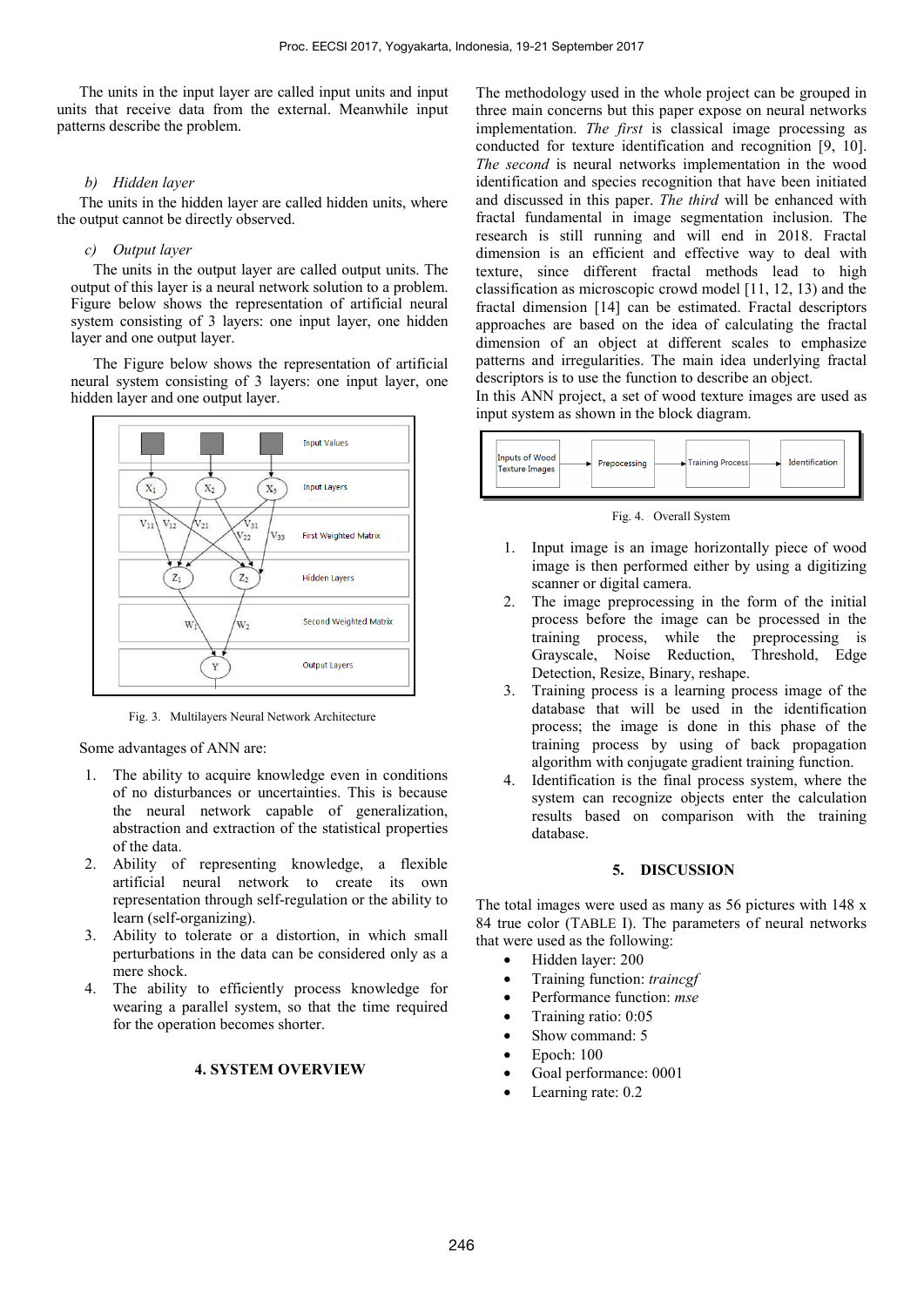- Transfer function L1: *logsig*
- Transfer function L2: *logsig*

| TABLE I.<br><b>INPUT IMAGES</b> |            |              |  |  |  |  |  |
|---------------------------------|------------|--------------|--|--|--|--|--|
|                                 |            |              |  |  |  |  |  |
| Agatis                          | Agava      | Alan Bunga   |  |  |  |  |  |
|                                 |            |              |  |  |  |  |  |
| Babai                           | Bagkirai   | Balau Merah  |  |  |  |  |  |
|                                 |            |              |  |  |  |  |  |
| Balau                           | Bayur      | Bekak        |  |  |  |  |  |
|                                 |            |              |  |  |  |  |  |
| Belian                          | Berangan   | Bitangor     |  |  |  |  |  |
|                                 |            |              |  |  |  |  |  |
| <b>Bitis</b>                    | Chengal    | Damar Minyak |  |  |  |  |  |
|                                 |            |              |  |  |  |  |  |
| Dedali                          | Derum      | Durian       |  |  |  |  |  |
|                                 |            |              |  |  |  |  |  |
| Eboni                           | Entahpuloh | Geronggang   |  |  |  |  |  |

| Gerutu           | Giam                  | Jati Doreng           |  |
|------------------|-----------------------|-----------------------|--|
|                  |                       |                       |  |
| Jati Mata Mati   | Jati mata Sehat       | Jati Putih<br>Sedikit |  |
|                  |                       |                       |  |
| Jati Serat Halus | Jadi Serat<br>Mahkota | Kamper                |  |
|                  |                       |                       |  |
| Kapur            | Karet                 | Kedongdong            |  |
|                  |                       |                       |  |
| Kelapa           | Kembang<br>Semangkuk  | Kempas                |  |
|                  |                       |                       |  |
| Keruning         | Kulim                 | Mahoni                |  |
|                  |                       |                       |  |
| Malam            | Mata Ulat             | Medang                |  |
|                  |                       |                       |  |
| Meranti Merah    | Meranti               | Merapuh               |  |
|                  |                       |                       |  |
| Merbau           | Nyantoh               | Oak                   |  |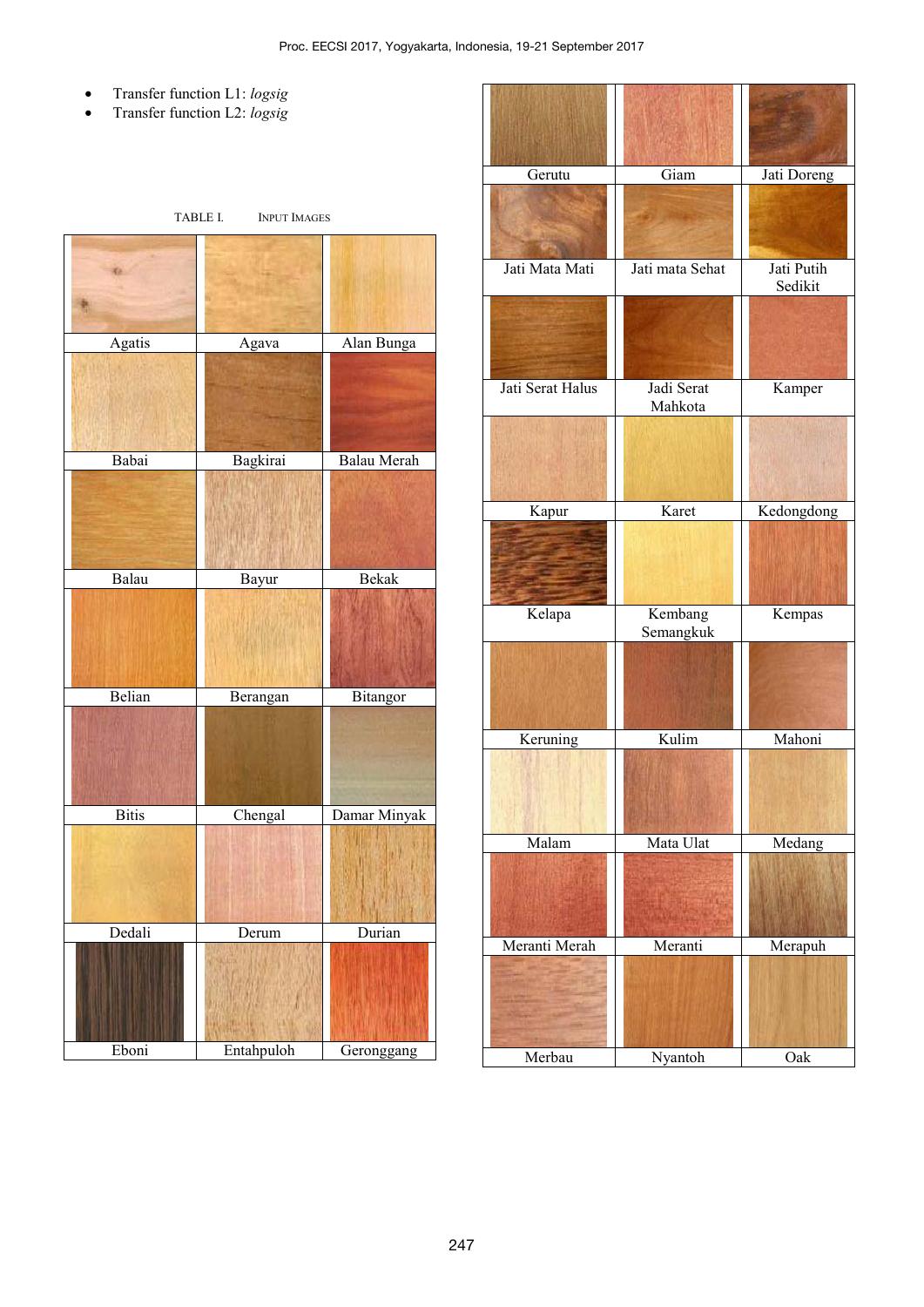

Experimental results obtained has indicated that by using Artificial Neural Network with Back propagation method and conjugate gradient training functions, it can improve the accuracy of the process up to 96.4286% seen in TABLE II, with the optimal 0.2 Learning Rate, Hidden Layer 200, then the value obtained 0.00638237 performance approaching 0001, with 568 697 the second time.

TABLE II. RESULTS TRAINING PROSES

| Learning<br>Rate | Hidden<br>Layer | Epoch | <b>Total Data</b> | <b>Total Data</b><br>(True) | <b>Total Data</b><br>(False) | Percentage<br>right $(\% )$ |
|------------------|-----------------|-------|-------------------|-----------------------------|------------------------------|-----------------------------|
|                  |                 | 100   | 56                | 9                           | 47                           | 16.0714%                    |
|                  | 10              | 4000  | 56                | 7                           | 49                           | 12.5000%                    |
|                  | 100             | 100   | 56                | 54                          | 2                            | 96.4286%                    |
| 0.1              | 200             | 100   | 56                | 54                          | 2                            | 96.4286%                    |
|                  | 100             | 100   | 56                | 54                          | 2                            | 96.4286%                    |
| 0.2              | 200             | 100   | 56                | 54                          | 2                            | 96.4286%                    |



Fig. 5. Histogram Display Result



Fig. 6. Regression Result Display



Fig. 7. The State Training Result Display



Fig. 8. Result Display Performance



Fig. 9. Result Display Structure Neural Network